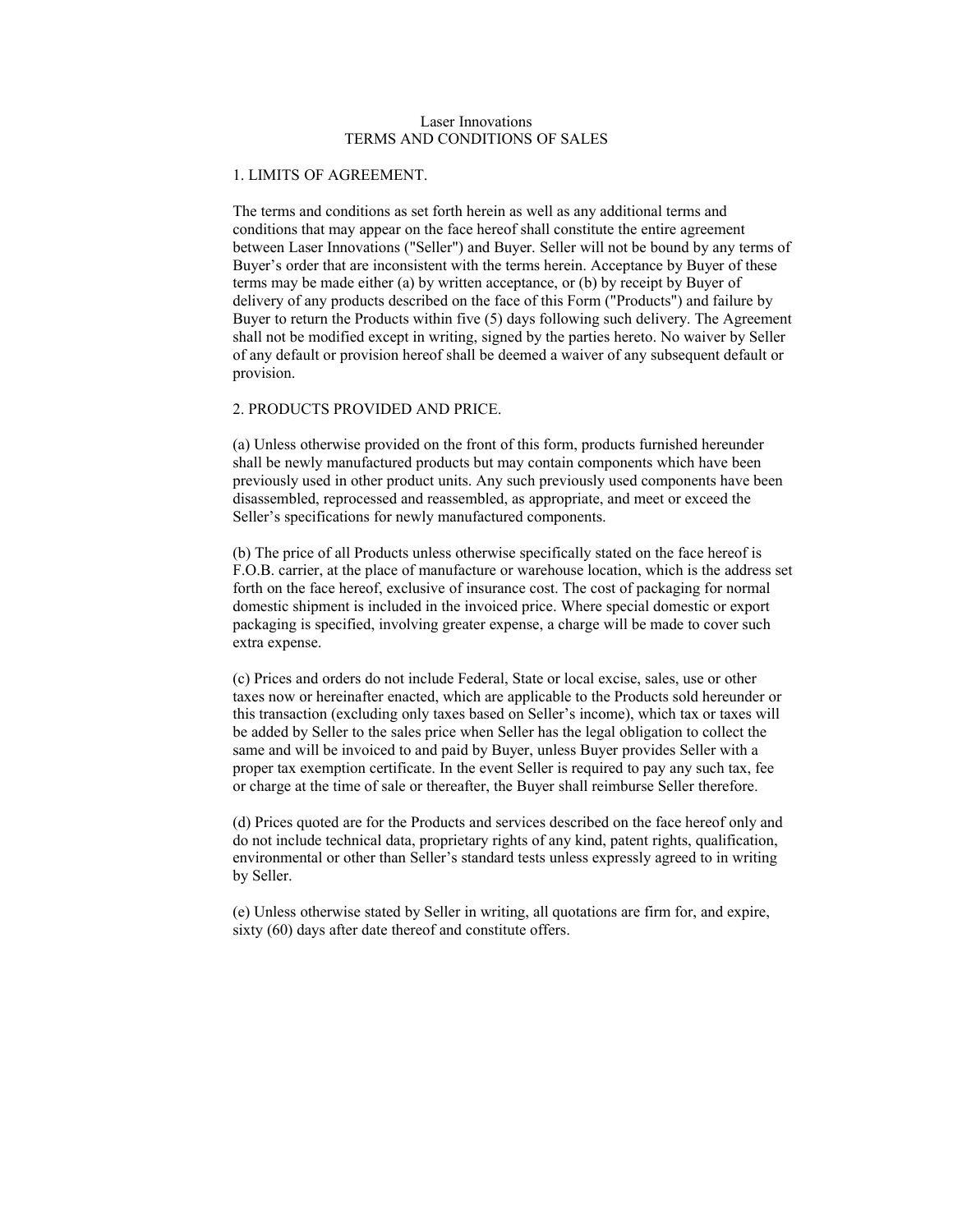### 3. PAYMENT TERMS.

 (a) Unless otherwise stated on the front of this form, the terms of the sale are net 30 from date of invoice. Seller reserves the right to require alternative payment terms, including, without limitation, sight draft, letter of credit or payment in advance. All payments shall be made to seller at its principal office in Santa Paula, California, or such other office as designated on the face hereof. Interest accrues on overdue invoices at the rate of one and one-half percent (1 1/2%) per month, but not more than the amount allowed by law, on the unpaid balance from the original due date of the invoice. Payment shall not be withheld for delay in installation if at Buyer's request nor for delay in delivery of required documentation unless a separate price is stated therefore, and only to the extent of the prices stated.

 (b) All orders are subject to, and the obligation of Seller to make deliveries is subject to, the right of the Seller as provided in paragraph 11, to require of the Buyer payment of all or any part of the purchase price in advance of delivery or to make shipment C.O.D. If the Buyer fails to make advance payment when requested by Seller, or if the Buyer is or becomes delinquent in the payment of any sum due Seller (whether or not arising out of this order) or refuses to accept C.O.D. shipment, then Seller shall have the right, in addition to any other remedy to which it may be entitled in law or equity, to cancel the sales order, refuse to make further deliveries, and declare immediately due and payable all unpaid amounts for goods previously delivered to the Buyer. Partial shipments made under any order shall be treated as a separate transaction and payment thereof shall be made accordingly. However, in the event of any default by Buyer, Seller may decline to make further shipments without in any way affecting its rights under such order.

 (c) Seller reserves a purchase money security interest in the Products sold hereunder and the proceeds thereof, in the amount of the purchase price. In the event of default by Buyer on any of its obligations to Seller, Seller will have the right to repossess the goods sold hereunder without liability to Buyer. In such event, Buyer agrees to make the Products available to Seller so that Seller can repossess them without a breach of the peace. This security interest will be satisfied by payment in full. A copy of the invoice may be filed with appropriate authorities at any time as a financing statement and/or chattel mortgage to perfect Seller's security interest. Buyer shall cooperate fully with Seller to execute such other documents and to accomplish such filings and/or recordings thereof as Seller may deem necessary for the protection of Seller's interests in the Products furnished hereunder.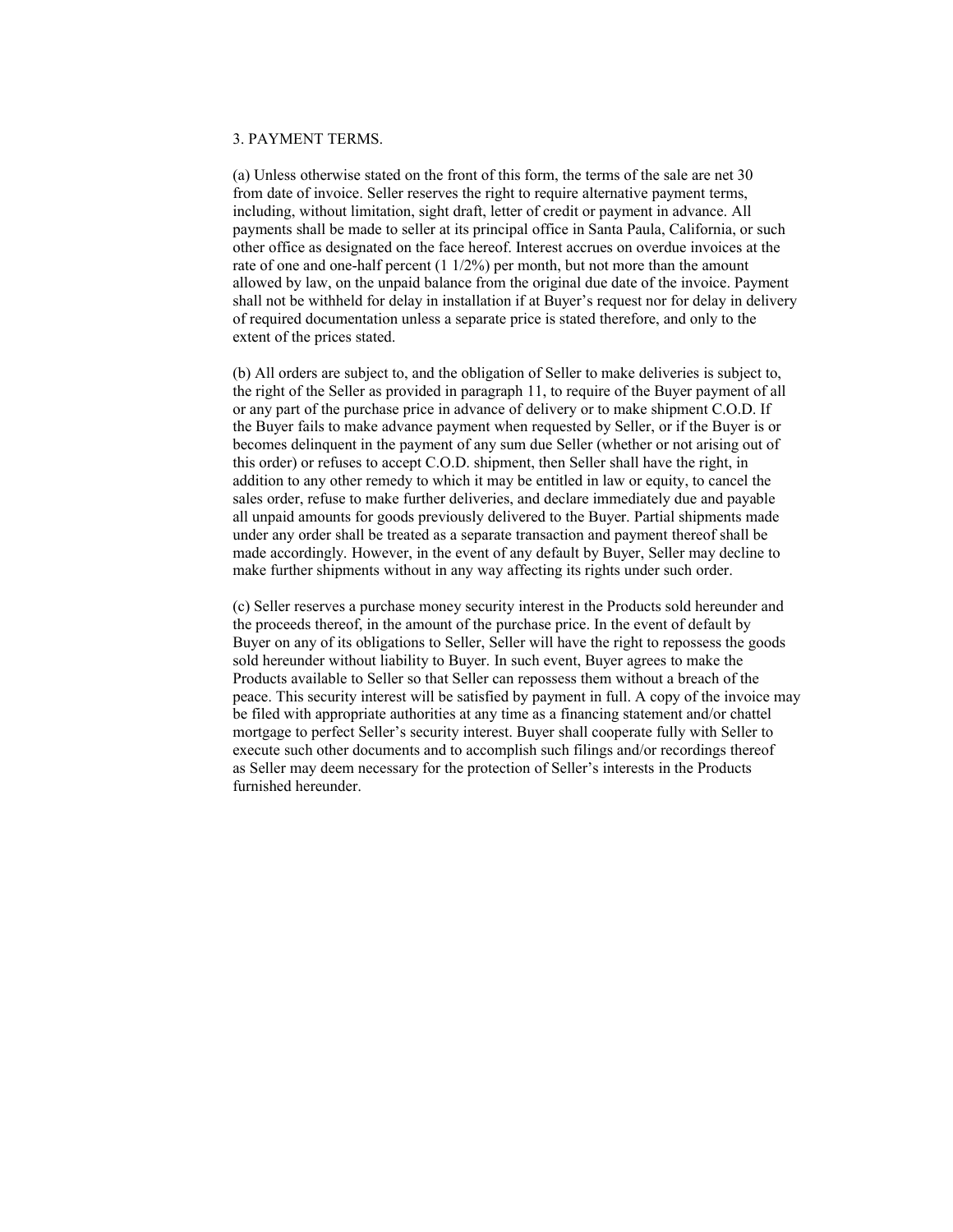### 4. TRANSPORTATION AND RISK OF LOSS.

 Unless otherwise agreed to in writing by Seller, all transportation shall be at the expense of Buyer, Seller reserving the right to ship Products freight collect and to select the means of transportation and routing. Unless otherwise advised, Seller may insure to full value of the Products or declare full value thereof to the transportation company at the time of delivery and all such freight and insurance costs shall be for Buyer's account. Risk of loss or damage shall pass to Buyer upon delivery of the Products to the transportation company at the FOB point, whether or not installation is provided by or under supervision of Seller.

 Seller may at its option obtain insurance for its Products covering their delivery to Buyer and Buyer agrees to reimburse Seller for the cost of providing such insurance. If Buyer has not been notified of the existence of insurance coverage and provides its own insurance for such shipment Seller will waive its insurance charge.

 Confiscation or destruction of, or damage to Products shall not release, reduce or in any way affect the liability of Buyer therefore. Notwithstanding any defect or nonconformity, or any other matter, such risk of loss shall remain in Buyer until the Products are returned at Buyer's expense to such places as Seller may designate in writing. Buyer, at his expense, shall fully insure Products against all loss or damage until Seller has been paid in full therefore, or the Products have been returned, for whatever reason, to Seller.

# 5. SHIPMENT.

 Seller will attempt to meet shipment schedules. However, any shipment quotation or forecast on an order acknowledgment is only an estimate of the time required to make shipment and Seller will not assume liability, consequential or otherwise, because of any delay or failure to deliver all or any part of any order for any reason, including its active or passive negligence. Seller reserves the right to allocate inventories and current production in any way it deems desirable.

#### 6. INSPECTION AND ACCEPTANCE.

 The Buyer shall have the right to inspect the goods upon tender of delivery. Failure of the Buyer to inspect the goods and give written notice to the Seller of any alleged defect or nonconformity within thirty (30) days after tender of delivery shall constitute an irrevocable acceptance by Buyer of the goods delivered to him, provided the goods for which Seller agrees in writing to provide installation by its personnel, shall be deemed accepted by Buyer upon completion by Seller of its applicable acceptance tests or execution of Seller's acceptance form by Buyer. Notwithstanding the foregoing, use of any such goods by Buyer, its agents, employees or licensees, for any purpose after delivery thereof, shall constitute acceptance of the goods by Buyer.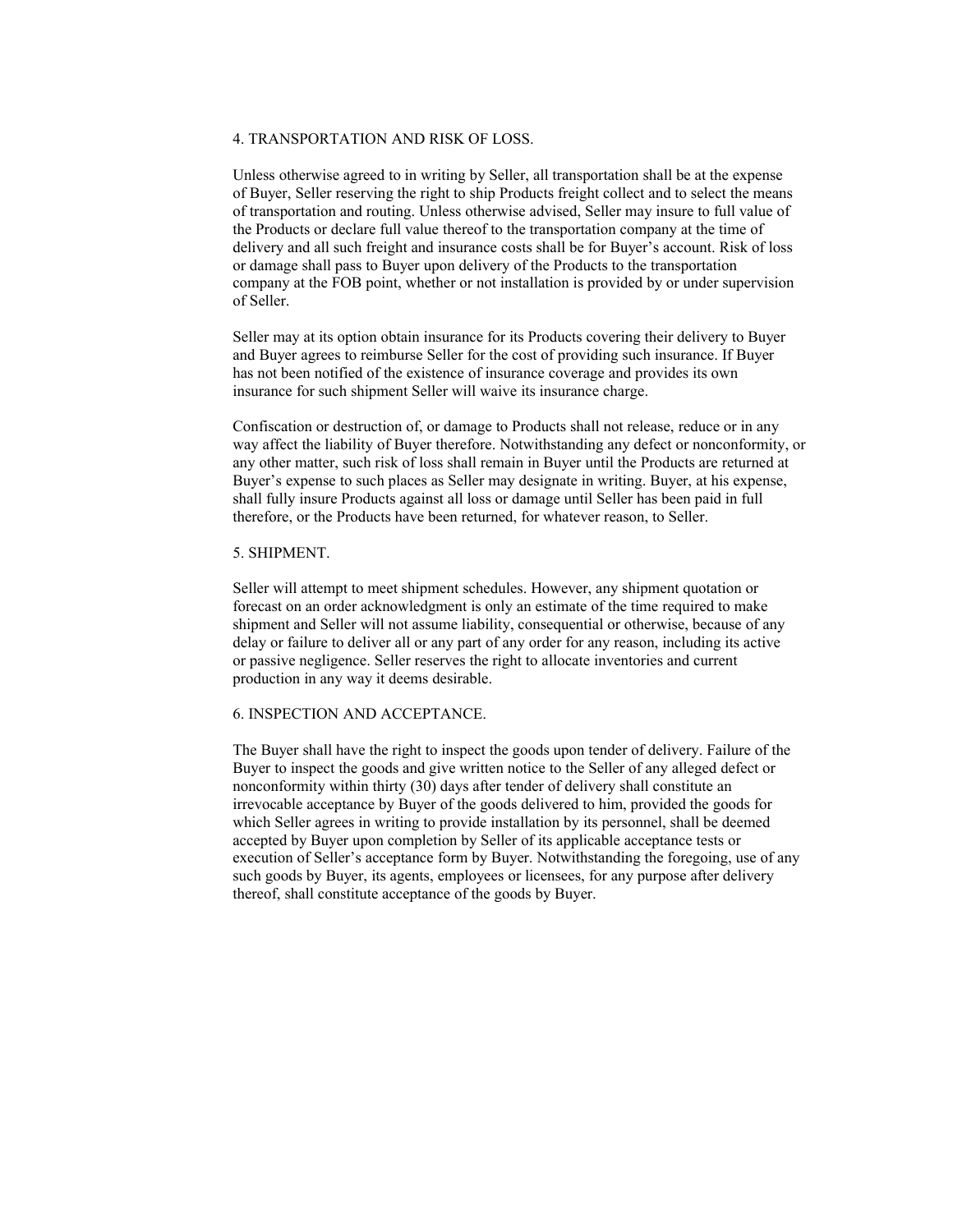#### 7. RETURNS.

 The Products may not be returned to Seller without first obtaining Seller's consent. The request for return and credit must be filed with Seller and shall include purchase order number, approximate date shipped and any and all other identifying numbers (such as invoice number, date of invoice, P.O. numbers, etc.). Each request for return of Products for credit should state the type and quantity of goods, the part numbers and the reasons for the return. If return authorization is granted, Products shall be returned in a clean, well packaged condition. No credit allowance on defectives will be made and no replacement for defectives will be shipped in any event, unless the alleged defectives are, among other things, established to Seller's satisfaction after suitable testing and inspection by Seller.

### 8. TERMINATIONS.

 Any order for a standard Product with a published price accepted by Seller and terminated by Buyer prior to shipment, shall be subject to a termination charge of not less than ten percent (10%) of the order value to cover costs of processing and order handlings. Termination thereof within thirty (30) days before shipment shall be subject to a written acceptance by Seller and termination charge of not less than twenty-five percent (25%) of the order value, thereafter no such order may be terminated except by mutual agreement in writing. No order for nonstandard products or products without a published price may be terminated by Buyer except by mutual agreement in writing. Terminations by mutual agreement are subject to the following conditions:

 (a) Buyer will pay, at applicable contract prices, for all Products which are completely manufactured and allocable to Buyer at the time of Seller's receipt of notice of termination;

 (b) Buyer will pay all costs, direct and indirect, which have been incurred by Seller with regard to Products which have not been completely manufactured at the time of Seller's receipt of notice of termination, plus a pro rata portion of the normal profit on the contract;

 (c) Buyer will pay a termination charge on all other Products affected by the termination. Seller's normal accounting practices shall be used to determine costs and other charges. To reduce termination charges, Seller will divert completed parts, material or work-in-progress from terminated contracts to other customers whenever, in the Seller's sole discretion, it is practicable to do so. In the event of a termination, Buyer will have no rights in partially completed goods.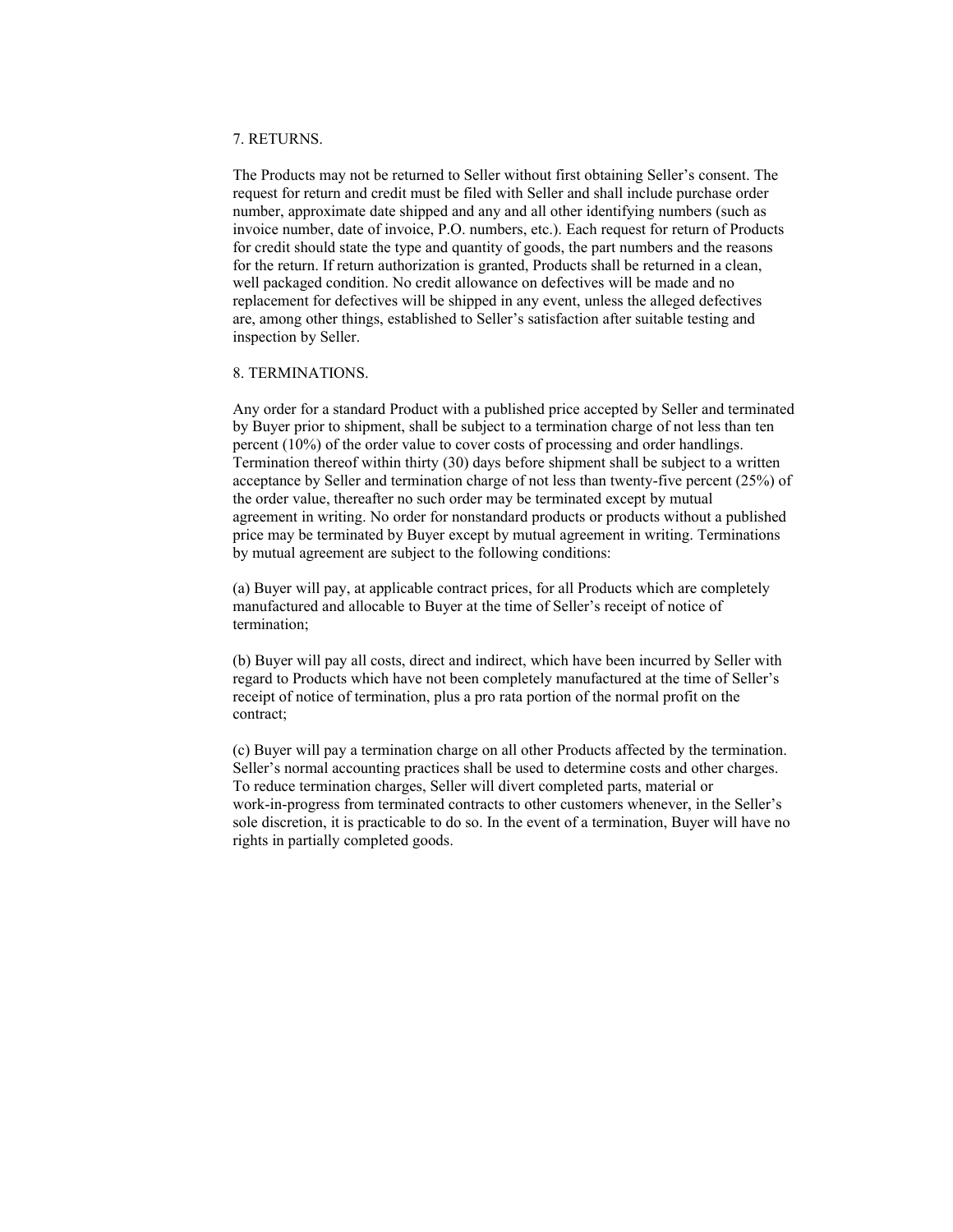### 9. LIMITED WARRANTY—LIMITATION OF REMEDIES.

(a) Except as otherwise specified herein, Seller warrants the Products:

 (1) To be free from defects in material and workmanship for a period of time and under such conditions as specified in Seller's warranty for the individual Product, or for twelve (12) months from shipment if a warranty for an individual Product is not specified, and

 (2) To perform in the manner and under the conditions as specified in Seller's warranty for the individual Product or for twelve (12) months from shipment if a warranty for an individual product is not specified.

 (b) This warranty is the only warranty made by Seller with respect to the Products and no representative or person is authorized to bind Seller for any obligations or liabilities beyond the warranty in connection with the sale of Seller's goods. This warranty is made to the original purchaser only at the original location and is nontransferable, and may only be modified or amended by a written instrument signed by a duly authorized officer of Seller. Major sub-systems manufactured by other firms but integrated into Seller's system are covered by the original manufacturer's warranty and Seller makes no warranty, express or implied regarding such sub-systems. Goods or parts which are replaced or repaired under this warranty are warranted only for the remaining unexpired portion of the original warranty period applicable to the specific product.

 (c) These remedies are available only if Seller is notified in writing by Buyer promptly upon discovery of the defect, and in any event within the warranty period for the individual Product, Seller's examination of such goods discloses to Seller's satisfaction that such defects actually exist and the goods have not been (i) repaired, worked on, or altered by persons not authorized by Seller so as, in Seller's sole judgment, to injure the stability reliability, or proper operation of such goods; (ii) subject to misuse, negligence or accident; or (iii) connected, installed, used or adjusted otherwise that in accordance with the instructions furnished by Seller.

 (d) All Products which Buyer considers defective shall be returned to Seller's office as designated on the face hereof transportation costs prepaid and borne by Buyer (unless otherwise provided on the face hereof). The risk of loss of the goods shipped or delivered to Seller's plant for repair or replacement will be borne by Buyer.

 (e) If it is found that any Product has been returned without cause and is still serviceable, Buyer will be notified and the Product returned at Buyer's expense. In addition, a charge for testing and examination may, in Seller's sole discretion, be made on Products so returned.

 (f) THE FOREGOING WARRANTY IS EXCLUSIVE AND IN LIEU OF ALL OTHER WARRANTIES (EXCEPT FOR SPECIFIC WRITTEN PRODUCT PERFORMANCE GUARANTEES) WHETHER WRITTEN, ORAL OR IMPLIED, INCLUDING ANY WARRANTY OF MERCHANTABILITY OR FITNESS FOR A PARTICULAR PURPOSE, AND SHALL BE THE BUYER'S SOLE REMEDY AND SELLER'S SOLE LIABILITY ON CONTRACT OR WARRANTY OR OTHERWISE FOR THE PRODUCT.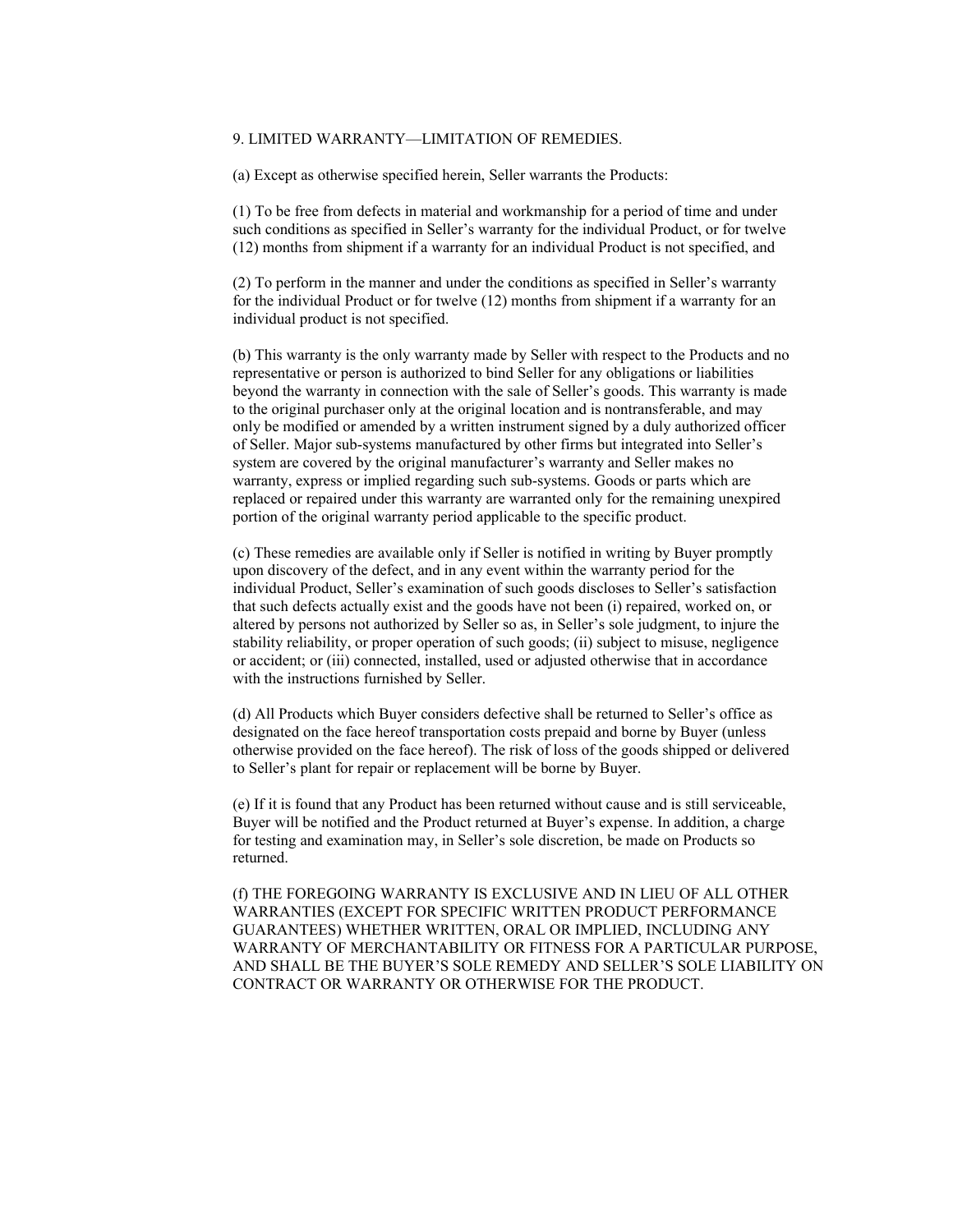# 10. SELLER'S RIGHTS TO SUBCONTRACT.

 Seller may subcontract any portion of the work on any item subject to this Agreement, but Seller's obligations and rights hereunder shall not thereby be limited or affected.

# 11. BANKRUPTCY OR INSOLVENCY OF BUYER.

 If the financial conditions of the Buyer at any time is such as to give Seller, in its judgment, reasonable grounds for insecurity concerning Buyer's ability to perform its obligations under this agreement. Seller may (a) by notice in writing to Buyer, cancel this agreement, without judicial intervention or declaration of default of Buyer and without prejudice to any right or remedy which may have accrued or may accrue thereafter to Seller, (b) require full or partial payment in advance and suspend any further deliveries for continuance of the work to be performed by Seller until such payment has been received or (c) make shipments C.O.D.

# 12. PATENT PROTECTION.

 (a) Except as set forth in 12 (b) below, Seller will defend Buyer at its own expense, as set forth herein, against any claim that the design or manufacture of any standard Product furnished hereunder constitutes an infringement of any United States patents or other industrial property rights. Buyer shall notify Seller promptly in writing of any such claim of infringement and shall give Seller full authority, information and assistance in settling or defending such claim. Seller shall have no liability whatsoever with respect to any claims settled by Buyer without Seller's prior written consent. Seller shall not have any liability to the Buyer under any provision of this clause if any patent infringement or claim thereof, is based upon the use of the goods as modified by any person other than the Seller or in combination with equipment or devices act made by Seller, or in a manner for which the goods were not designed.

 (b) In case the Products furnished by Seller with respect to any such claim are held in and of themselves to constitute infringement and their use is enjoined, Seller, within a reasonable time, shall, at its option, either (i) secure for Buyer the right to continue using the Products by suspension of the injunction, by procuring for the Buyer a license or by some other means, or (ii) at Seller's own expense, replace the Products with non-infringing goods, or (iii) remove the enjoined Products and refund the sums paid therefore. The foregoing states the entire liability of Seller with respect to infringement of intellectual property rights by the goods or any part thereof or by their operation. These provisions, however, shall not apply to any equipment, device or parts specified by Buyer but not manufactured by Seller. THE FOREGOING STATES SELLER'S ENTIRE LIABILITY AND OBLIGATION (EXPRESS, STATUTORY, IMPLIED OR OTHERWISE) WITH RESPECT TO INTELLECTUAL PROPERTY INFRINGEMENT OR CLAIMS THEREFORE.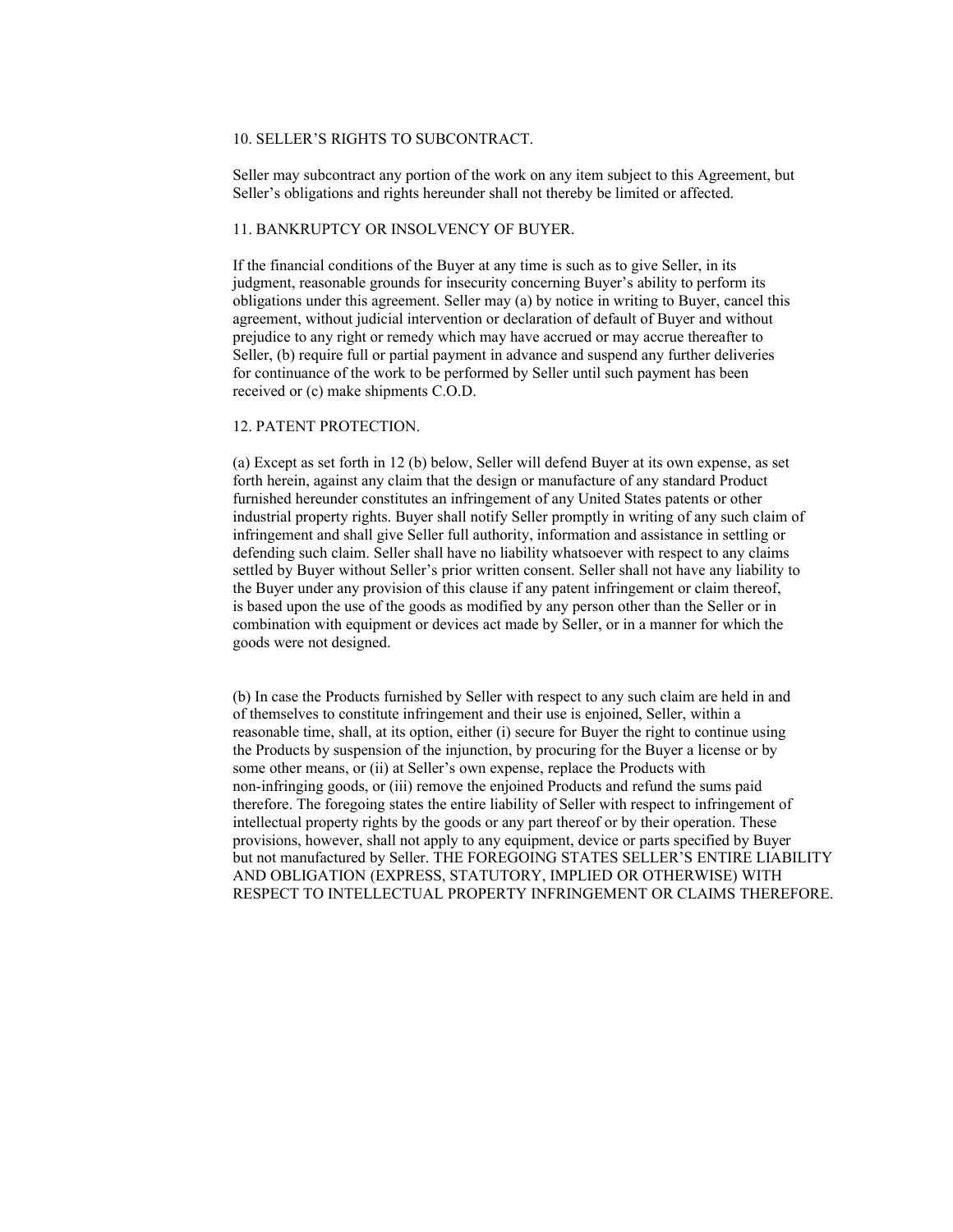#### 13. PROPRIETARY RIGHTS.

 The sale of the Products hereunder to Buyer shall in no way be deemed to confer upon Buyer any right, interest or license in any patents or patent applications or design copyrights the Seller may have covering the Products. Seller retains for itself all proprietary rights in and to all designs, engineering details, and other data and materials pertaining to any Products supplied by Seller and to all discoveries, inventions, patents and other proprietary rights arising out of the work done by Seller in connection with the Products or with any and all Products developed by Seller as a result thereof, including the sole right to manufacture any and all such Products. Buyer warrants that it will not divulge, disclose, or in any way distribute or make use of such information, and that it will not manufacture or engage to have manufactured such Products.

### 14. EQUAL OPPORTUNITY.

 Laser Innovations certifies that it has developed and has on file affirmative action programs as required by the rules and regulations of Executive Order 11246, as amended, and 41 C.F.R. Chapter 60-2.2, issued by the Department of Labor. In addition, Laser Innovations is in full compliance with section 503 of the Rehabilitation Act of 1973 and section 402 of the Vietnam Era Veterans Readjustment Assistance Act of 1974.

# 15. ERRORS.

Stenographic and clerical errors are subject to correction.

### 16. APPLICABLE LAW; JURISDICTION AND VENUE.

 This agreement will be governed by the laws of the State of California. The California state courts of Ventura County, California (or if there is exclusive federal jurisdiction, the United States District Court for the Central District of California) will have exclusive jurisdiction and venue over any dispute arising out of this agreement, and Buyer hereby consents to the jurisdiction of such courts.